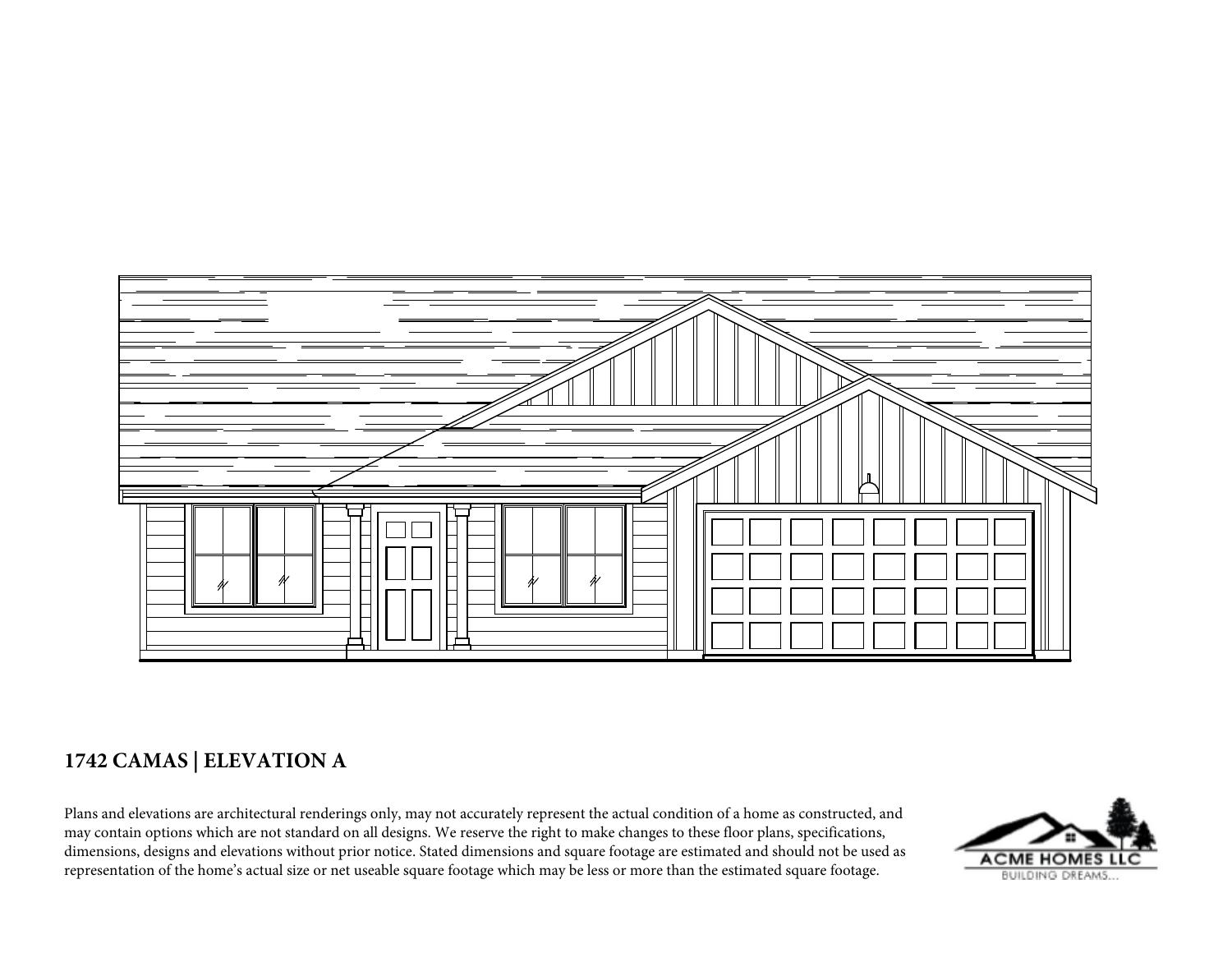

## **1742 CAMAS | ELEVATION B**

Plans and elevations are architectural renderings only, may not accurately represent the actual condition of a home as constructed, and may contain options which are not standard on all designs. We reserve the right to make changes to these floor plans, specifications, dimensions, designs and elevations without prior notice. Stated dimensions and square footage are estimated and should not be used as representation of the home's actual size or net useable square footage which may be less or more than the estimated square footage.